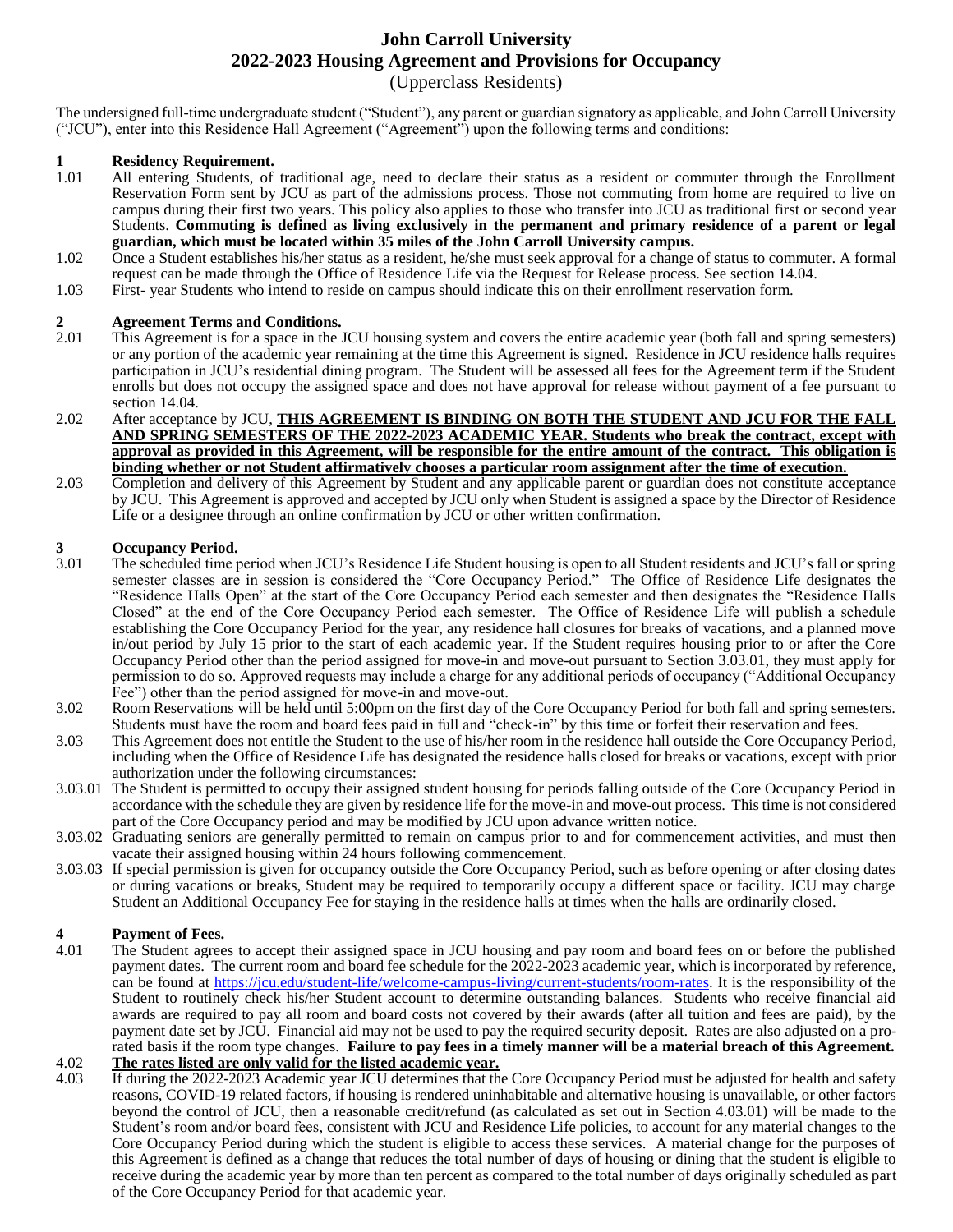- 4.03.01 The credit or refund referenced in Section 4.03 will be reasonably calculated by JCU to include consideration of: whether the student was permitted to access the room and board services for a majority of the Core Occupancy Period, any increased overhead costs incurred by JCU for health and safety measures, and any extraordinary costs associated with the management and operation of the residence halls and dining operations during the semester, including but not limited to any extraordinary costs associated with COVID-19 or other infectious disease, epidemic- or pandemic-related preventative measures, the management of COVID-19 or other infectious disease, epidemic- or pandemic-related risks, and increased cleaning costs.
- 4.03.02 Students are not entitled to any refunds for changes to the schedule for occupancy periods outside of the Core Occupancy Period, except to the extent that the Student paid JCU an Additional Occupancy Fee that is directly attributable to their occupancy outside of the Core Occupancy Period.

#### **5 Security Deposit for Resident Students.**

5.01 JCU agrees to assign space and provide board only after Student has submitted the housing application along with a security deposit of \$200.00. This constitutes a security deposit against charges or other indebtedness incurred by Student during the course of occupancy pursuant to this or subsequent housing Agreements with JCU. JCU may assess charges against the security deposit for damage to or loss of JCU property, both in Student spaces and in common or public areas. Any deduction from the Security Deposit for damage to Student spaces will be itemized and written notice will be provided to the Student either during the term of this Agreement or within 30 days after termination of this Agreement and after the Student has checked out. The security deposit will not be interest bearing. The security deposit cannot be used to offset regular amounts billed to Student pursuant to this Housing Agreement. If a new Housing Agreement is signed (renewed) before the termination of this Agreement, the balance of Student's security deposit will automatically be carried forward to the new Agreement. The security deposit will be held until 30 days after graduation or termination or non-renewal of this Agreement. Any charges owed to JCU under this Agreement will be deducted from the security deposit before a refund is issued. If the security deposit becomes fully depleted, Student shall remain liable to JCU for any deficiencies or balances that remain unpaid.

# **6 Responsibility for Damage and Loss.**<br>**6.01 By signing the Room Condition Report**

- By signing the Room Condition Report, Student accepts the condition of the room and contents at the time of occupancy and establishes the standard for the condition of the room and contents at the termination of occupancy.
- 6.02 Student specifically agrees to be liable for damage or other loss incurred to the building, room, furniture and equipment which is not the result of ordinary wear and tear. Damage within the Student rooms is the responsibility of the Students assigned. Students will be given a month to appeal any assessed room damage fee in writing.
- 6.03 Damages that occur to common or public areas (e.g. restrooms, lounges, study rooms, etc.) that are not attributable or chargeable to a specific individual or group shall be equally shared by the residents of the living area where those damages occur.
- 6.04 Student will be charged \$75.00 per each key that is lost or stolen and \$50.00 per each Carroll ID Card if lost or stolen. Student must report lost or stolen keys/Carroll ID Cards immediately to the Office of Residence Life.
- 6.05 Student must check-out in accordance with circulated check-out procedures. Failure to do so will result in a \$100.00 improper check-out charge. In addition, Student will be assessed charges for any failure to turn in a key and/or for cleaning and damages as necessary at termination.
- 6.06 Any property that remains in a Student's assigned space more than ten calendar days after the Student's check-out date will be considered abandoned and may be discarded or otherwise disposed of by JCU. JCU may charge the Student a fee for the disposal of such abandoned property.

**7 JCU Liability.** JCU will assume no responsibility for the theft, destruction or loss of money, valuables or other personal property belonging to, or in the custody of, Student for any reason, whether such losses occur in Student rooms, storage rooms, public or common areas, elsewhere in the hall, or in containers related to shipment or storage. Student is encouraged to carry personal property insurance.

# **8 <b>Room Assignments and Room Change Policy.**<br>**8.01 JCU** will assign accommodations after Student

- 8.01 JCU will assign accommodations after Student has completed the online application and signature process, including any required parent or guardian signature.
- 8.02 Subject to the availability of space, JCU will make every effort to assign accommodations according to Student preferences, but JCU will not guarantee assignment to a particular building, type of accommodation, or specific roommate.
- 8.03 Generally, changes in room assignments based on Student requests will not be made until after the first two weeks of the Core Occupancy Period. The ability to change room assignments is not guaranteed. Students who change rooms without permission will be assessed a charge of \$100.00, may face sanctions pursuant to JCU's Community Standards Manual, and will be required to return to the assigned room. The fee will be charged to the Student's account.
- 8.04 Transfer from one room to another within or between halls shall be predicated upon the space available, date and time of request, and the necessity of the request to transfer.
- 8.05 JCU reserves the right to change or cancel assignments in the interests of order, health, safety, or discipline with appropriate written notice.

### **9 Use of Facilities.**<br>9.01 **When necessary.**

- When necessary, JCU will:
- 9.01.01 Require Students to move to other accommodations in order to vacate a building, floor, or wing.
- 9.01.02 Consolidate Students when occupancy of a room is less than the designated level. If no waiting list for housing exists, a Student living in a room with a vacancy will be given the option to pay an additional fee for a buy-out or to consolidate with another Student.
- 9.01.03 Control the use of rooms and dining facilities, with medical direction and/or in accordance with applicable health and safety guidelines, in the event of an epidemic, pandemic, or outbreak of an infectious disease.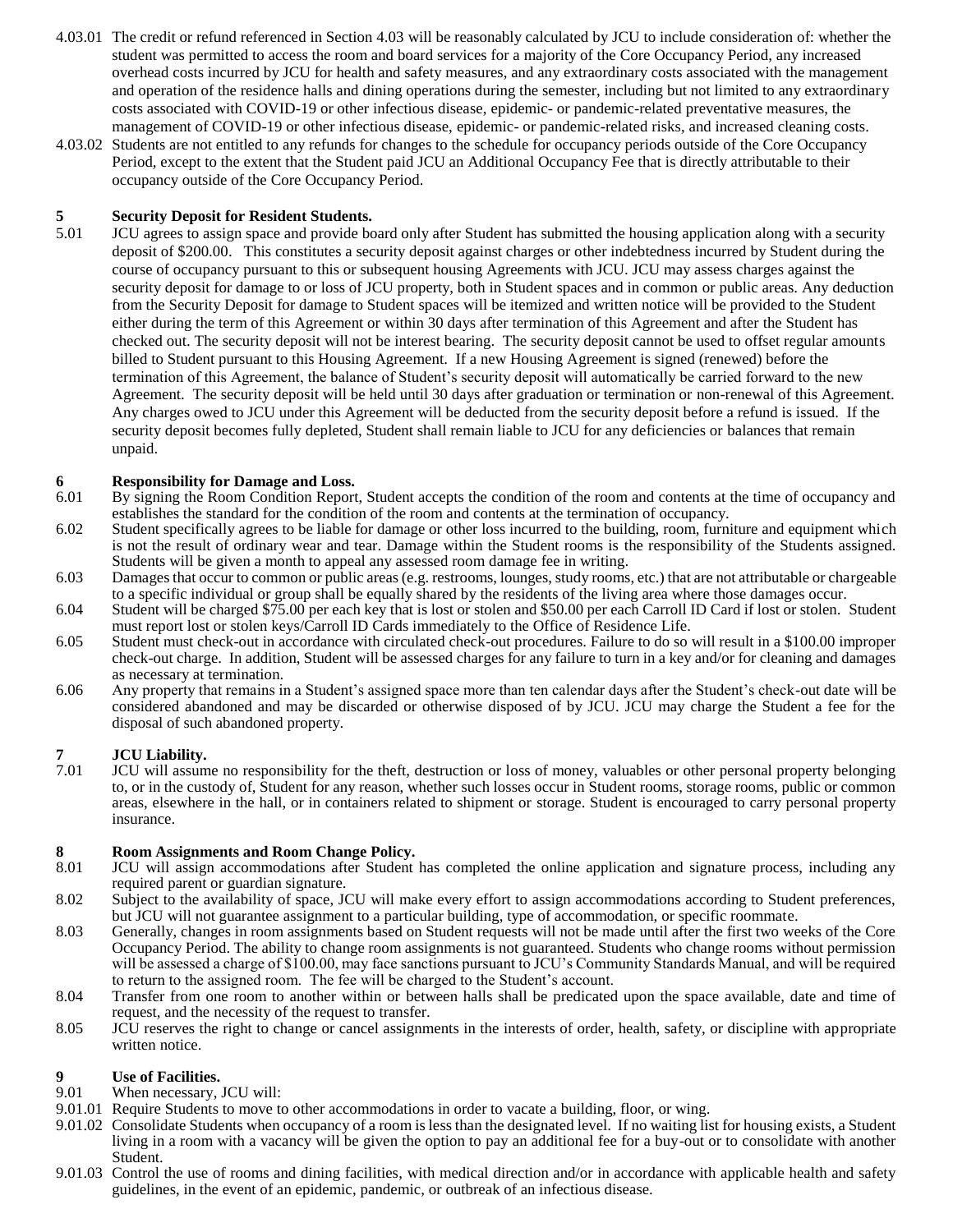9.01.04 Inspect all rooms, in the presence of the Student whenever possible, for purposes of inventory, fire protection, sanitation, safety, maintenance and rule enforcement, in accordance with JCU's authorized search and entry policy as provided at https://jcu.edu/about-us/administrative-offices/dean-of-students/student-conduct-community-standards.

#### **10 Subletting/Assignment of Agreement.**

10.01 Subletting is prohibited. The Student shall not assign or transfer this Agreement and any such assignments, transfers, or other similar agreements are void.

### **11 Guests.**<br>11.01 **Student**

Student residents shall: ensure that their guests comply with residence hall rules and regulations, pay all charges related to the presence of guests in their residence hall rooms, and accompany guests during visits. Guests, including JCU Student residents of other halls, may not enter any residence hall without an escort from that residence hall, and must be escorted at all times while in the residence hall.

### **12 Entering Student Rooms and Residences.**<br>12.01 Student specifically agrees to be bound by the

Student specifically agrees to be bound by the search and entry procedures of JCU as they now exist or as they may be amended during the term of this Agreement. JCU's search and entry policy is found in the current Community Standards Manual in the section titled Residence Life (available at https://jcu.edu/about-us/administrative-offices/dean-of-students/student-conductcommunity-standards).

#### **13 JCU and Residence Hall Regulations.**

- 13.01 Student shall observe all JCU policies and residence hall regulations, including those found in the Community Standards Manual, and this Agreement. Failure to do so may result in removal from the residence halls. Disciplinary action may also be taken by JCU in accordance with established rules and regulations.
- 13.02 Student agrees to observe all Residence Life and other policies instituted by JCU to combat the spread of infectious diseases and related illnesses. Student will be required to acknowledge and agree to be bound by these policies prior to move-in as a condition of this Agreement.
- 13.03 JCU reserves the right to amend or modify its regulations governing residence halls and other policies as necessary during the term of this Agreement.

#### **14 Termination of Agreement.**

- 14.01 In general, this Agreement is binding for an entire academic year as described in the Academic Calendar. JCU may terminate this Agreement and require Student to vacate the residence halls in accordance with this Agreement if JCU determines that Student violated any applicable JCU policies and procedures, including those listed in the Community Standards Manual, this Agreement, or any other established JCU policies or procedures.
- 14.02 JCU will provide Student with written notice of any alleged violations that might warrant termination of the Agreement and will follow the related disciplinary procedures set forth in the Community Standards Manual.
- 14.03 If, in the opinion of the Dean of Students or their designee, the Student's continued presence in the residence halls poses a threat to the safety or disruption of the university community, JCU may remove the Student from the residence halls pending a hearing.
- 14.04 Student must submit a Request for Release from this Agreement for consideration by JCU regardless of the reason in the event Student will no longer occupy the residence hall. Information on this process can be found at https://jcu.edu/request-release. Depending on the circumstances, Student may be released from this Agreement without payment of a fee for the following reasons: graduation, international study, marriage during the period of the Agreement, change to commuter status, significant financial change, medical issue, withdrawal from JCU\*, or a personal/family concern.
- 14.04.01Fees related to a release from this Agreement may be assessed by JCU according to the John Carroll University Housing Agreement Cancellation Rules and Schedule Addendum, which is attached and incorporated by reference.
- 14.05 Should this Agreement be terminated and a removal hearing held, Student agrees to vacate the residence hall within 24 hours unless they have received written permission from the Director of Residence Life or a designee of that office to remain after termination. Any property remaining more than ten calendar days after the termination of this Agreement will be considered abandoned and may be discarded or otherwise disposed of by JCU.
- 14.06 Until all sums due and owing under this Agreement are fully paid, Student may not register for future course work at JCU, may not be eligible to graduate, and may face other restrictions or limitations based upon JCU's policies concerning the non-payment of JCU tuition and fees.
- 14.07 Should Student default in complying with any provision in this Agreement, JCU may, at its election, terminate this Agreement, retain all payments made hereunder, or in the alternative, it may seek any other remedy in law or in equity which it may elect.
- 14.08 JCU may terminate this Agreement or modify residence hall operations for health and safety reasons, based on federal, state or local governmental orders, or in the event of a pandemic, epidemic, or outbreak of infectious disease.

### **15 ASSUMPTION OF RISK**

15.01 **DESPITE JCU'S NORMAL AND INTERIM RESIDENCE LIFE POLICIES AND THE OTHER REASONABLE SAFETY MEASURES THAT HAVE BEEN PUT IN PLACE BY JCU, THERE IS STILL AN INHERENT RISK OF CONTRACTING COVID-19 AND/OR OTHER INFECTIOUS ILLNESSES ASSOCIATED WITH LIVING IN JCU'S UNIVERSITY-PROVIDED RESIDENTIAL SETTINGS AND BEING IN A CAMPUS ENVIRONMENT. STUDENT ACKNOWLEDGES THAT COVID-19 AND OTHER INFECTIOUS ILLNESSES POSE A SERIOUS RISK OF ILLNESS, HOSPITALIZATION, DEATH, AND/OR DISABILITY. BY SIGNING THIS DOCUMENT, STUDENT ACKNOWLEDGES THESE RISKS AND AGREES THAT BY CHOOSING TO ATTEND JCU AND RESIDE IN JCU'S RESIDENTIAL HOUSING, STUDENT IS FREELY AND VOLUNTARILY ASSUMING SUCH RISKS RELATED TO THAT CHOICE.**